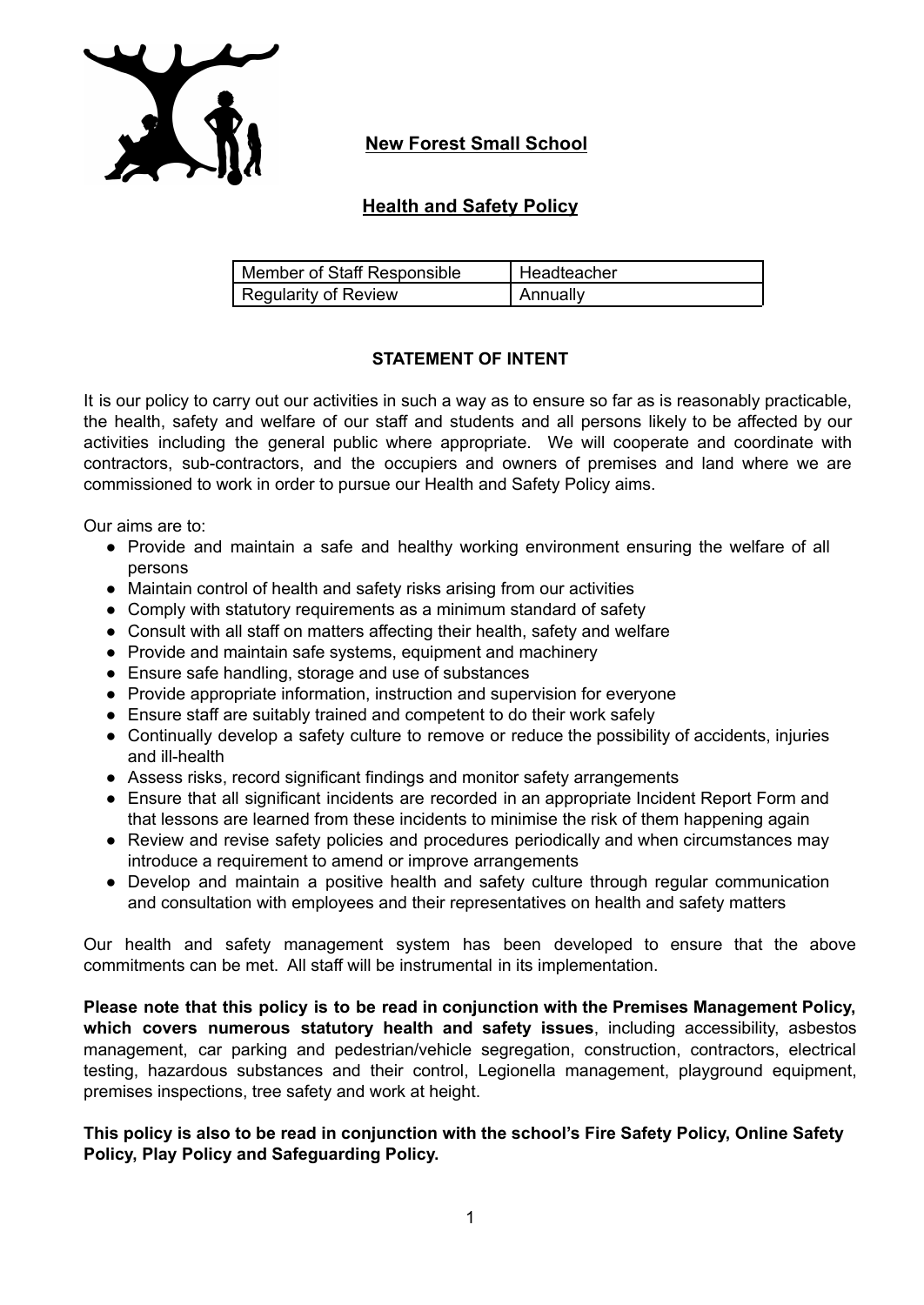# **Employer Responsibility**

The overall responsibility for health and safety at New Forest Small School is held by the Head Teacher who will:

- Ensure that health and safety has a high profile
- Ensure adequate resources for health and safety are made available
- Consult and advise staff regarding health and safety requirements & arrangements
- Periodically monitor and review local health and safety arrangements

## **Responsible Manager**

The responsible manager for the premises is the Site Manager who will act to:

- Develop a safety culture throughout the school
- Consult staff and provide information, training and instruction so that staff are able to perform their various tasks safely and effectively
- Assess and control risk on the premises as part of everyday management
- Ensure a safe and healthy environment and provide suitable welfare facilities
- Make operational decisions regarding health and safety
- Ensure periodic safety tours, inspections and drills are carried out
- Ensure significant hazards are assessed and risks are managed to prevent harm
- Ensure staff are aware of their health and safety responsibilities, including incident reporting
- Ensure that lessons learned from significant incidents are effectively communicated to all staff
- Periodically update governing bodies as appropriate
- Produce, monitor and periodically review all local safety policies and procedures
- Remain aware of, and ensure that all staff are advised of, new Government guidance on health and safety, including the 'Stay Safe' guidelines for responding to the terrorist threat\*

\*For more information on the 'Run-Hide-Tell' guidelines please see the relevant Government website:

[https://www.gov.uk/government/publications/recognising-the-terrorist-threat/recognising-the-terrorist-th](https://www.gov.uk/government/publications/recognising-the-terrorist-threat/recognising-the-terrorist-threat) [reat](https://www.gov.uk/government/publications/recognising-the-terrorist-threat/recognising-the-terrorist-threat)

# **All Staff (including volunteers)**

All staff have a statutory obligation to cooperate with the requirements of this policy and have a responsibility to cooperate with staff to achieve a healthy and safe workplace and to take reasonable care of themselves, students and others by:

- Supporting the school health and safety arrangements
- Ensuring their own work area remains safe at all times
- Not interfering with health and safety arrangements or misusing equipment
- Complying with all safety procedures, whether written or verbally advised, for their own protection and the protection of those who may be affected by their actions
- Ensuring they are aware of the strategy for responding to incidents of terrorism or assumed terrorism
- Reporting safety concerns to the Head teacher
- Reporting any incident that has led, or could have led to damage or injury **(near misses)** by completing an appropriate Incident Report Form
- Assisting in investigations due to accidents, dangerous occurrences or near-misses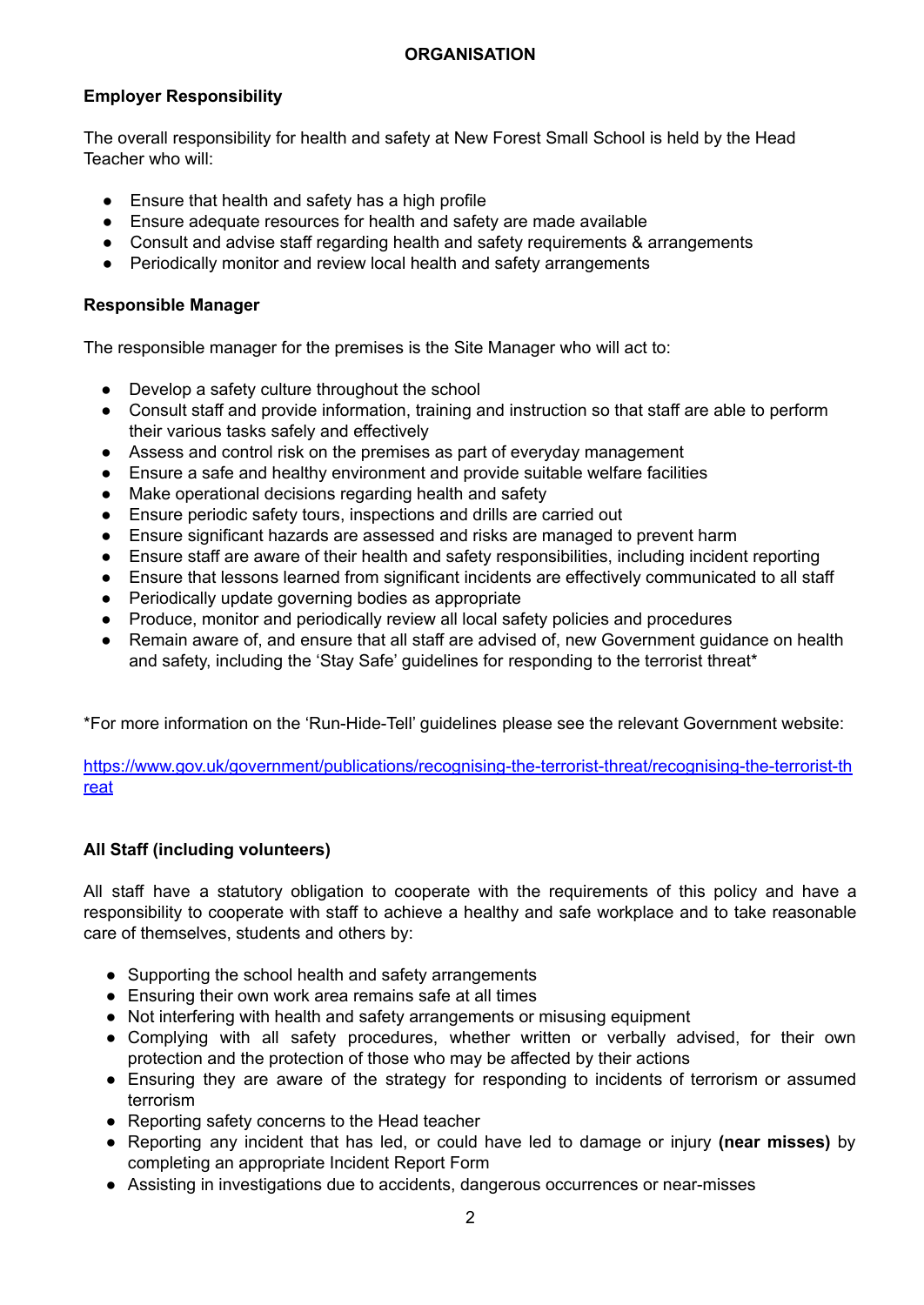- Not acting or omitting to act in any way that may cause harm or ill-health to others
- Undertaking risk assessments as required by the Responsible Manager, including annual risk assessments of their classroom/office/workspace.

## **Site Assistants**

The site assistant/site manager is responsible for undertaking a wide range of typical health and safety related duties on behalf of, and under the direction of the Head teacher. They are to work within the parameters of any provided training and in accordance with risk assessments and the on-site safe working practices. They are to work within their level of competence and seek appropriate guidance and direction from the responsible manager and/or the health and safety coordinator and/or RW Safety Solutions as required.

The Head teachers will be responsible for the safe operation of the heating system, including the area where the fuel is stored.

The fire Officer/deputy will ensure that the portable fire extinguishers are serviced annually by a suitable external contractor.

S/he will check the fire extinguishers seals are intact on a monthly basis.

S/he will test the fire call points on a rotational basis, ensuring that all fire call points are tested regularly**.**

The head teacher/site manager will make regular checks on the condition of the floors, stairs and other areas of the buildings that may prove to be potentially hazardous and repair or organise repair of any defects immediately. She will be jointly responsible with all staff for reporting any hazards or defects within the school grounds. The Head teacher will inform the Site Assistants of any potential hazards or problems that cannot be rectified immediately.

### **On-Site Health & Safety Coordinator**

The Head teacher will manage, advise and co-ordinate local safety matters. She is to work within her level of competence and seek appropriate guidance and direction from the Site Manager , Caretaker and/or RW Safety Solutions as required.

# **All Teachers & Supervisors**

The responsibility of applying local safety procedures on a day-to-day basis rests with the teachers and supervisors. Where any new process or operation is introduced in the area of their responsibility, they are to liaise appropriately so that the associated risks are assessed and any precautions deemed necessary are implemented. They are to ensure that all new members of staff under their control are instructed in their own individual responsibilities with regards to health and safety, and especially the procedure for reporting any incidents and learning from them, and they will appropriately monitor those new staff. They are to make periodic inspections of their areas of responsibility, taking prompt remedial action where necessary to control risk.

Students are required to take reasonable care of themselves and others, observe proper standards of safety, behaviour and dress, observe the safety rules and procedures and not interfere intentionally or recklessly with equipment provided for safety or health.

It is the responsibility of Teachers to ensure that students are aware of and understand the school safety policy and procedures and to ensure that they carry them out. This includes ensuring that students are aware of the 'Stay Safe' guidelines (Run-Hide-Tell) recently issued by the UK Government in response to the terrorist threat, where appropriate.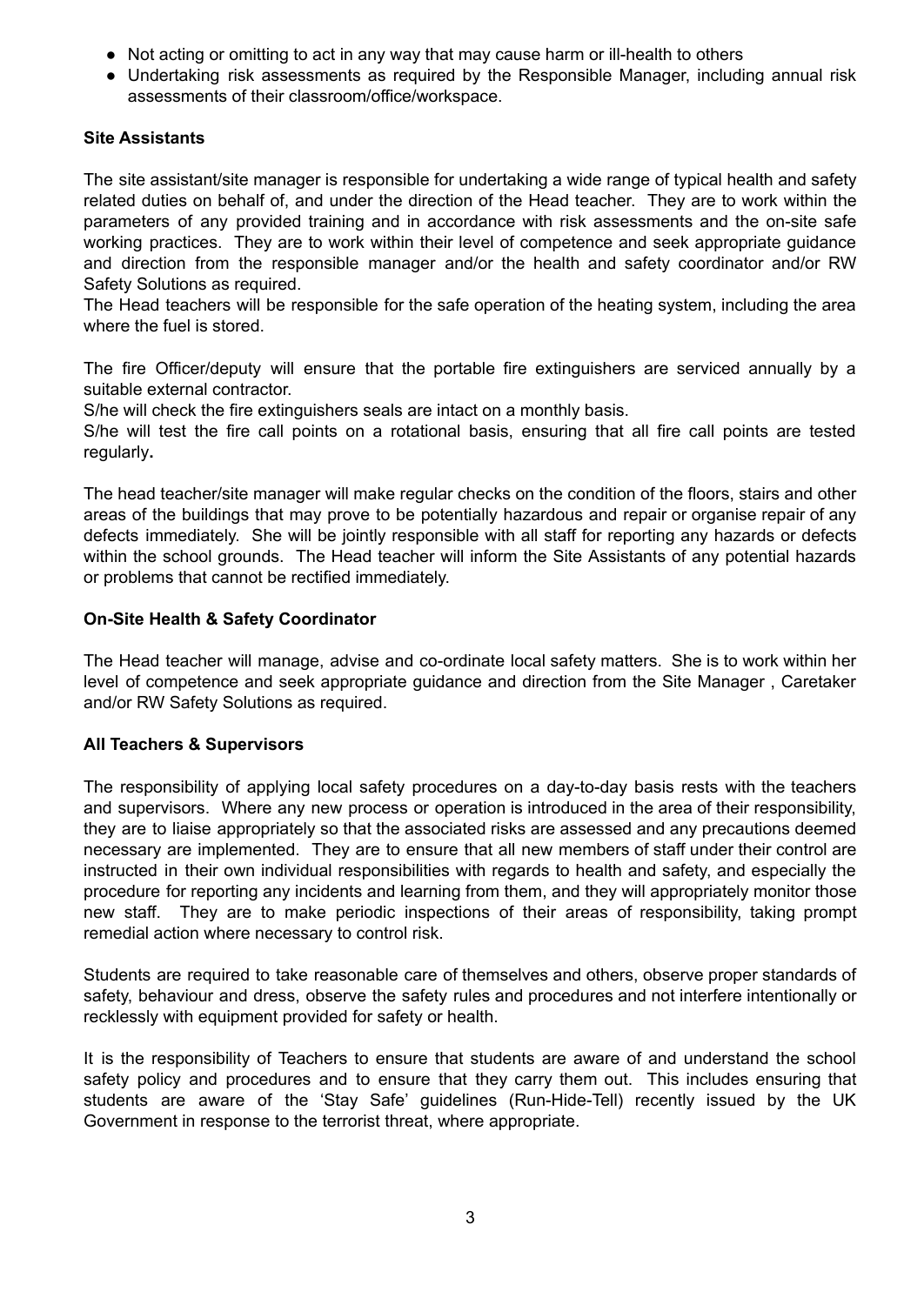Students must be reminded of the need to report health and safety concerns to a member of staff and to notify a member of staff immediately if they see anything suspicious or notice anyone, including a fellow student, acting suspiciously.

#### **Health and Safety Monitoring**

The Head teachers & staff will monitor and discuss on-site health and safety performance in an on-going nature, and recommend any actions necessary should this performance appear or prove to be unsatisfactory. Staff will be kept informed of all changes in practices and procedures, new guidance, accidents, incidents and risk related matters.

#### **Fire Safety Coordinator**

The Fire Officer/deputy is the fire safety coordinator who is the competent person for fire safety on the premises. They will attend the fire safety coordinator training course and refresh this training every three years. The fire safety coordinator is responsible for the local management and completion of day-to-day fire safety related duties and upkeep of the fire safety manual.

The fire safety coordinator is to work within their level of competence and seek appropriate guidance and direction from the responsible manager and/or the onsite health and safety coordinator and/or RW Safety Solutions as required.

### **Health & Safety Representative**

The Head teacher will represent the staff with regard to their health and safety at work. He/she is expected to promote a positive safety culture throughout the premises and carry out the health and safety duties appropriate to their role in accordance with current guidance and legislative requirements.

S/he will endeavour to:

- a) monitor the effectiveness of the general safety programme;
- b) maintain throughout the school an awareness and interest in safety matters;
- c) liaise with external bodies concerned with safety;
- d) carry out safety inspections as part of the Health and Safety Team;
- e) inform the Site Assistants of any potential hazards

# **Subject Leaders and Year Leaders**

Subject Leaders are responsible for ensuring that risk assessments are completed on their subject workspaces by teachers.

Subject Leaders and must undertake a risk assessment with pregnant colleagues when this becomes known and at regular intervals as the assessment dictates. The completed risk assessment should be given to the health and safety coordinator.

The Science, Technology, Art and Physical Education teachers will be especially aware of the inherent dangers associated with some of their equipment and activities. Regular termly checks should be carried out to ensure compliance with safety regulations for each department.

In their preparation of schemes of work Subject Leaders, together with the teachers in the department, shall include the teaching of safety and safe practices as an integral part of the curriculum. Students shall frequently be reminded of safety procedures and corrected immediately they fail to act safely and be given a clear explanation of the reason for any particular safety rule.

#### **Accident Investigation**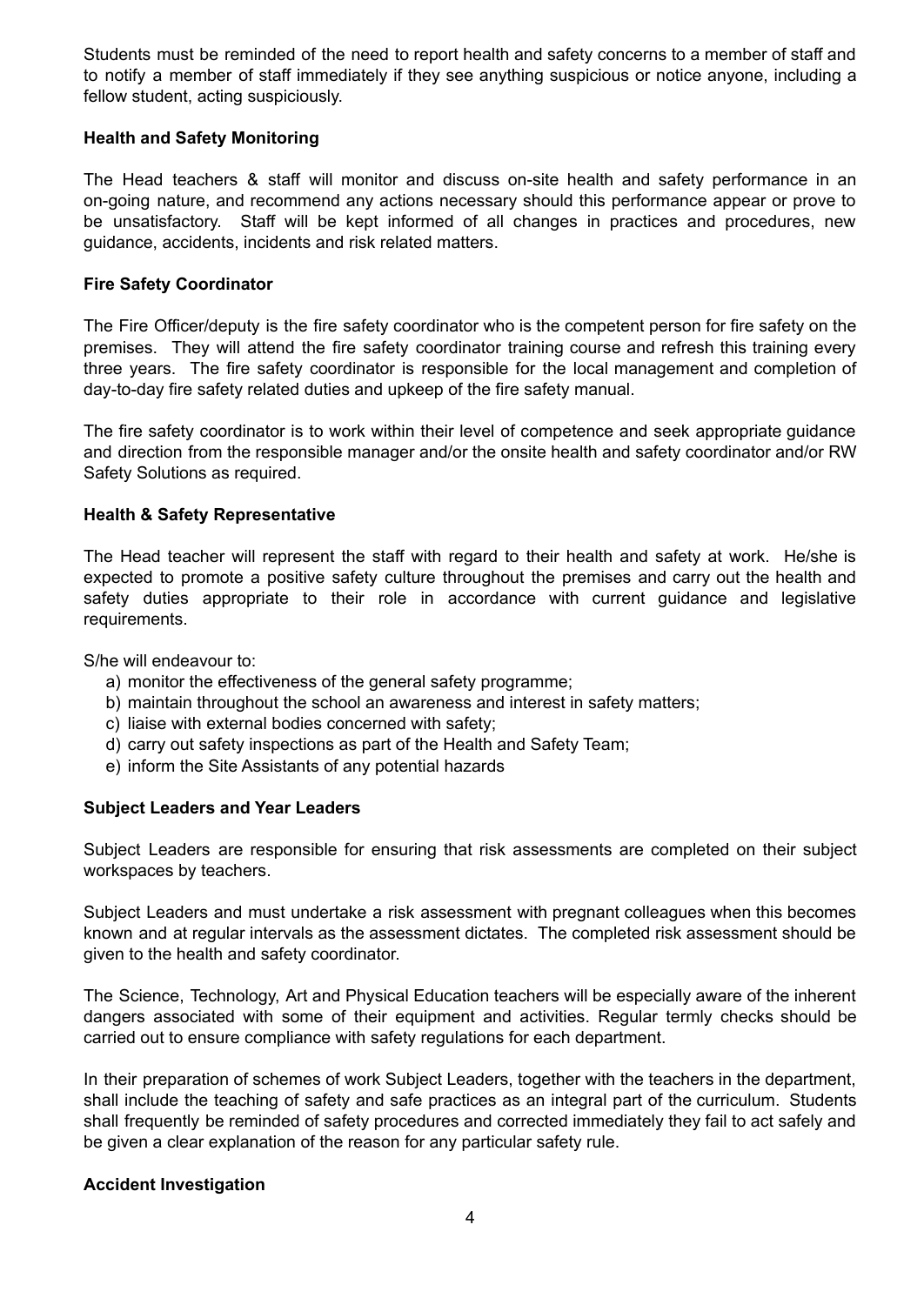The Headteacher leads on all accidents to staff, visitors and contractors or accidents which are related to site management and accidents which involve students and staff with regards to offsite activities or serious accidents on the school site.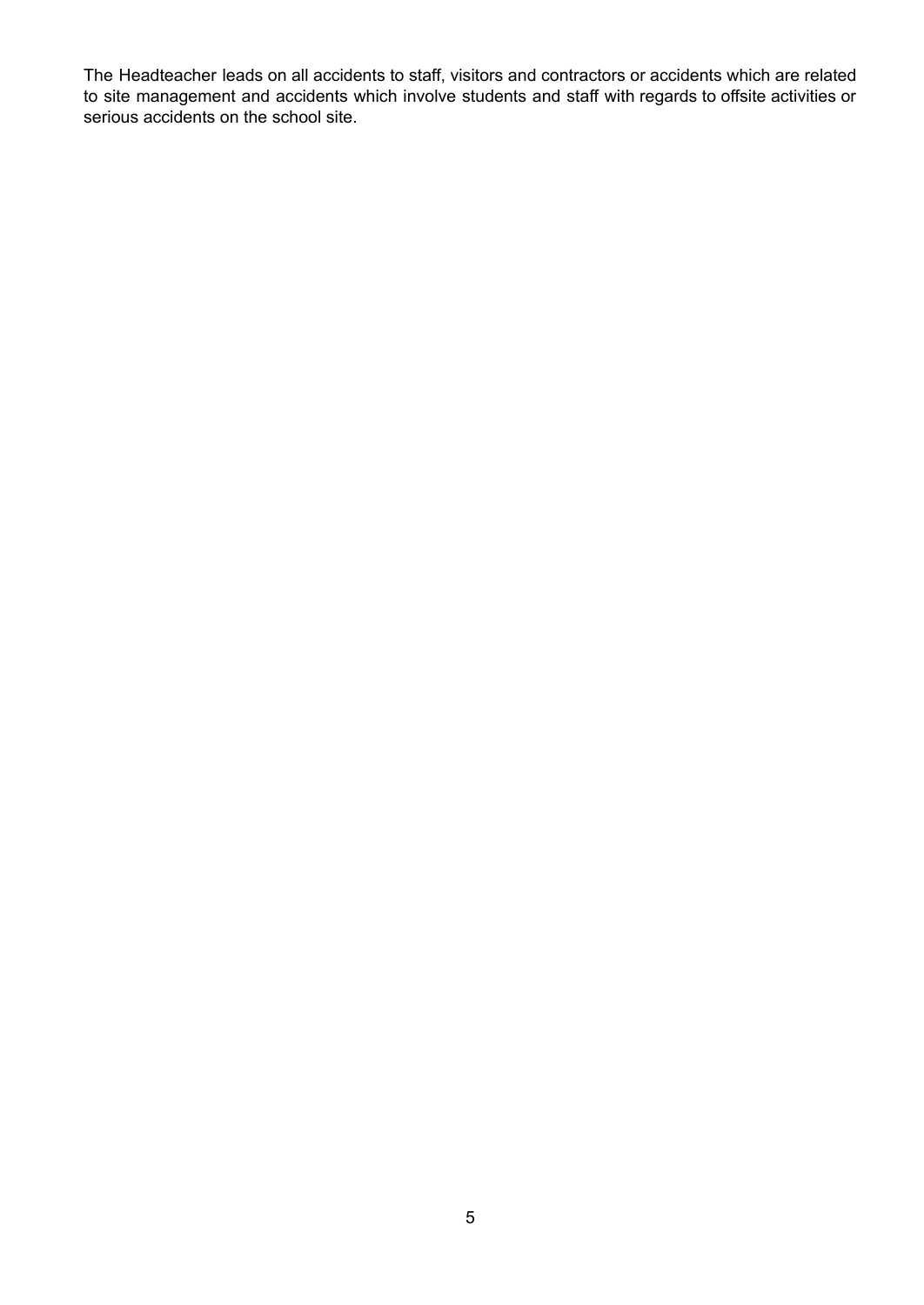#### **ARRANGEMENTS**

The following arrangements for health and safety have been developed in accordance with the Management of Health and Safety at Work Regulations 1999. These arrangements set out all the health and safety provisions for New Forest Small School and are to be used alongside other current school procedures & policies.

In carrying out their normal functions, it is the duty of all staff to act and do everything possible to prevent injury and ill-health to others. This will be achieved in so far as is reasonably practicable, by the implementation of these arrangements and procedures.

#### **Accident/Incident Reporting & Investigation**

Any accident, incident or injury involving staff, students, visitors or contractors is to be reported and recorded in the Accident Report Book held in the Office.

An accident report form is completed and signed by the Office Administrator and Head Teacher, and any ongoing health and safety implications of the incident are recorded in writing and acted upon as soon as reasonably practicable. This may include notifying other staff, students, visitors and/or contractors of the potentially hazardous situation and/or restricting access to the area as appropriate.

All significant accidents, incidents and near-misses are to be immediately reported to the Head Teacher/s. The Head Teacher is to always conduct a documented investigation into more serious incidents. The purpose and intended outcome of the investigation is to identify the immediate and underlying causes of the accident so as to be able to implement appropriate measures to prevent reoccurrence.

The Head teacher will ensure that the External Advisors are appropriately informed of all incidents of a serious nature. All accident/incident reports will be monitored by the Office Administrator for trend analysis in order that repetitive causal factors may be identified to prevent recurrences.

The more serious accidents that are notifiable to the Health & Safety Executive (HSE) are to be reported using the HSE's online RIDDOR F2508 reporting system.

#### **Administration of Medicines**

Arrangements regarding medicines are set out in the Administration of Medicines Policy.

#### **Contractors and Construction**

Arrangements are set out in the Premises Management Policy.

#### **Community Users/Lettings/Extended Services**

Any third party users must have their own public liability insurance since the school is not insured after school hours.

- Third parties and other extended service users operate under hire agreements
- A risk assessment for the activity is completed.
- The premises is safe for use and is always inspected prior to, and after each use
- Means of general access and egress are safe for use by all users
- All provided equipment is safe for use
- Fire escape routes and transit areas are safe and clear of hazards
- Hirers/users are formally made aware of fire safety procedures and equipment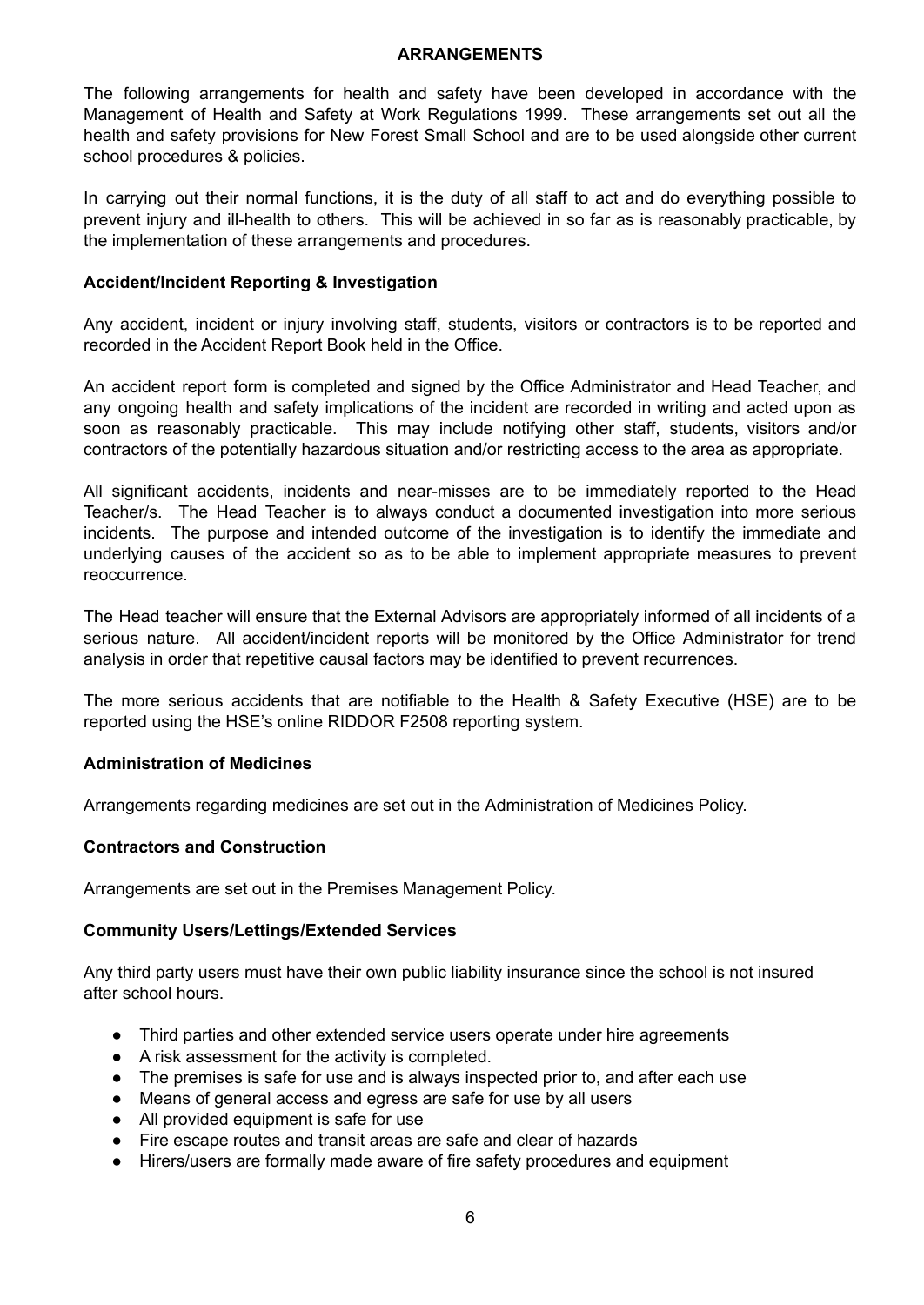# **Compulsory Display of Notices**

The following compulsory notices will be posted in the School Office:

- Details of the person in charge of the first aid box
- Any information necessary to comply with fire legislation
- A certificate of insurance as required by the Employers Liability (Compulsory Insurance) Act 1969
- A thermometer on each floor
- A copy or abstract of relevant regulations (where still relevant)

### **Curriculum Activities**

All safety management and risk assessments for curriculum based activities will be carried out under the control of the relevant Subject Leaders and subject teachers using the appropriate codes of practice and safe working procedural guidance for Design & Technology, Science, Music, Physical Education & Sport, Art and Drama as issued by CLEAPSS and DfE. Subject teachers will be responsible for local risk management and ensuring that maintenance of equipment and premises in their areas of the curriculum are managed safely following the appropriate guidance.

### **Display Screen Equipment**

All regular users (mostly the Office Administrator) must complete periodic workstation assessments and any issues will be actioned as necessary. Workstation assessments are to be routinely reviewed at regular intervals. Workstation assessments are accessed online. http://www.vduhealthandsafety.org

#### **Electrical Equipment**

The Head teacher will ensure that:

- Only authorised and competent persons are permitted to install or repair equipment
- Where 13-amp sockets are in use, only one plug per socket is permitted
- Equipment is not to be used if found to be defective in any way
- Defective equipment is to be reported & immediately taken out of use until repaired
- All portable electrical equipment will be inspected/tested annually in accordance with the advice given by the health and safety executive.
- Equipment testing/inspection can only be carried out by a competent person.
- The competent person to be used is the Site Assistant or other trained member of staff.
- Private electrical equipment is not to be brought onto the premises or used unless its use is approved by management and it has been tested
- New equipment must be advised to the Head teacher in order that it can be added to future PAT testing schedules
- Full records of approved equipment must be maintained in the School Office

Any defective or suspected defective equipment, systems of work, fittings etc. must be reported to the Site Manager and attended to as soon as possible.

Arrangements for the inspection of fixed electrical wiring are detailed in the Premises Management Policy.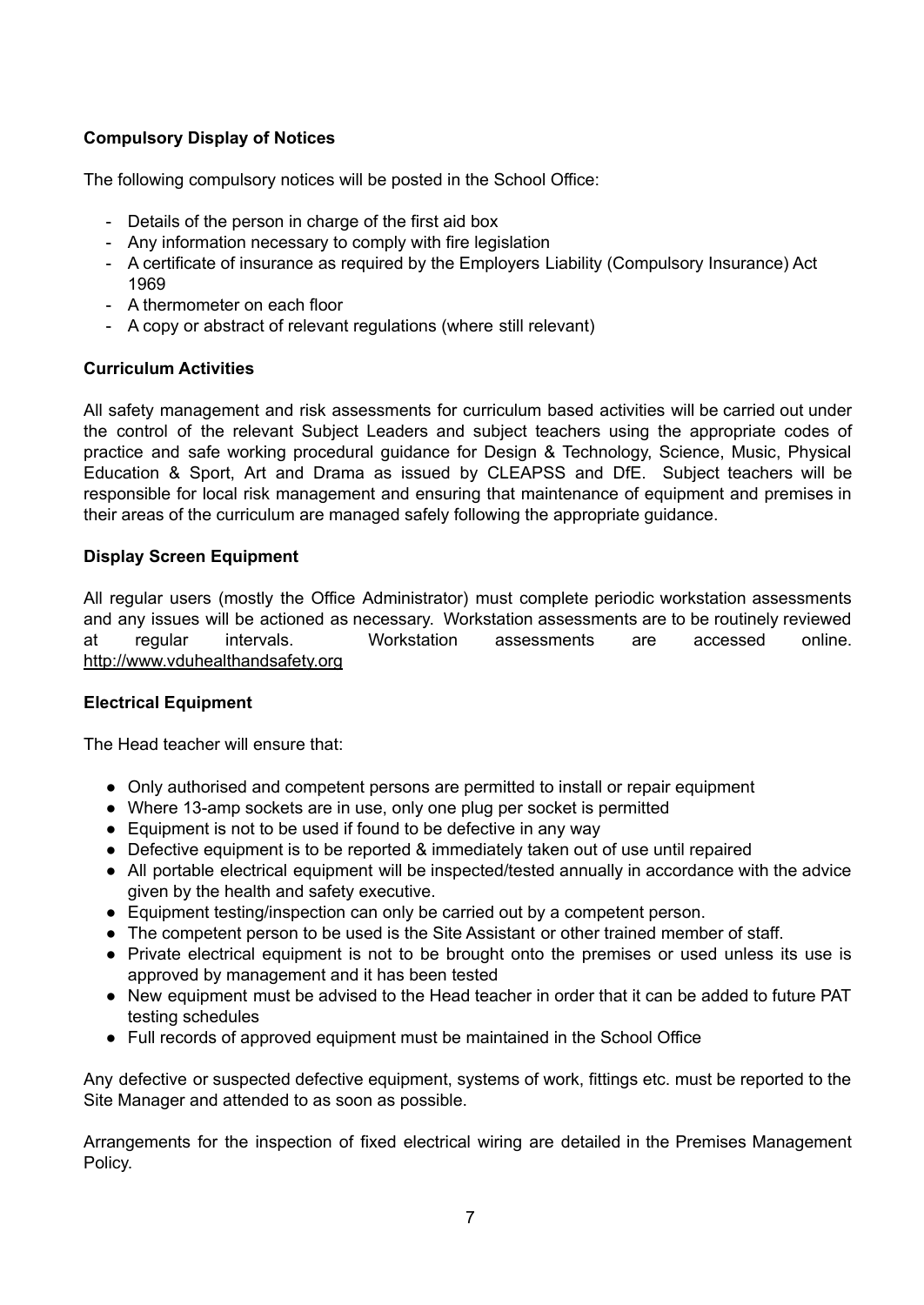### **Emergency Procedures**

General emergency evacuation for non-fire related emergencies is to be carried out in accordance with the school's emergency evacuation plan. The school has a fire emergency plan for fire related emergencies and an emergency evacuation plan for all non-fire emergencies.

All staff will receive a brief and/or a copy of the emergency evacuation plan at induction, and they will be periodically provided with updated information as the emergency evacuation plan is routinely reviewed and amendments are introduced. The emergency evacuation plan will be prominently displayed in all the classrooms, the medical room, the studio, the staff room / kitchen and the school office.

Personal Emergency Evacuation Plans are to be completed by LSAs where appropriate, provided and exercised for any vulnerable persons to be able to ensure safe, assisted evacuation in the event of an emergency incident.

# **Fire Safety**

The fire safety coordinator is the immediate point of contact for all fire safety related enquiries on site. The caretaker is the deputy fire safety coordinator and the first contact in the event that the fire safety coordinator is unavailable. Both are competent persons for fire safety on the premises as defined by the Regulatory Reform (Fire Safety) Order 2005(b).

The first safety coordinator with assistance of the caretaker will ensure that:

- All staff are made aware of the fire safety procedures
- Fire safety procedures are readily available for all staff to read
- Fire safety information is provided to all staff at induction and periodically thereafter
- Fire safety notices are posted in the key areas of the building close to the fire points
- Evacuation routes and assembly points are clearly identified
- Emergency routes and exits are kept clear and checked daily
- Staff are aware of their own responsibilities for knowing the location of fire points and fire exits. They should also know the location of the assembly point in the event of fire
- All staff are familiar with the flammable potential of materials and substances that they use and exercise maximum care in their use, especially with those marked flammable
- Fire evacuation procedures, fire safety training, fire fighting equipment testing and fire alarm testing are carried out in accordance with corporate guidance and the premises fire safety manual
- The results of all tests and checks are recorded in the online Fire Safety Log
- The fire risk assessment is reviewed annually by the Site Manager, and amended as soon as new hazards or required amendments are identified

More information on fire safety is available in the Fire Safety Policy and the Fire Safety Manual.

# **First Aid**

Arrangements regarding first aid provision are set out in the First Aid Policy. The names and locations of the first aid trained staff on site are listed in the first aid policy and also clearly signposted around the school.

First aid is never to be administered by anyone except first aid trained staff with in-date training certification, operating within the parameters of their training.

#### **General Equipment**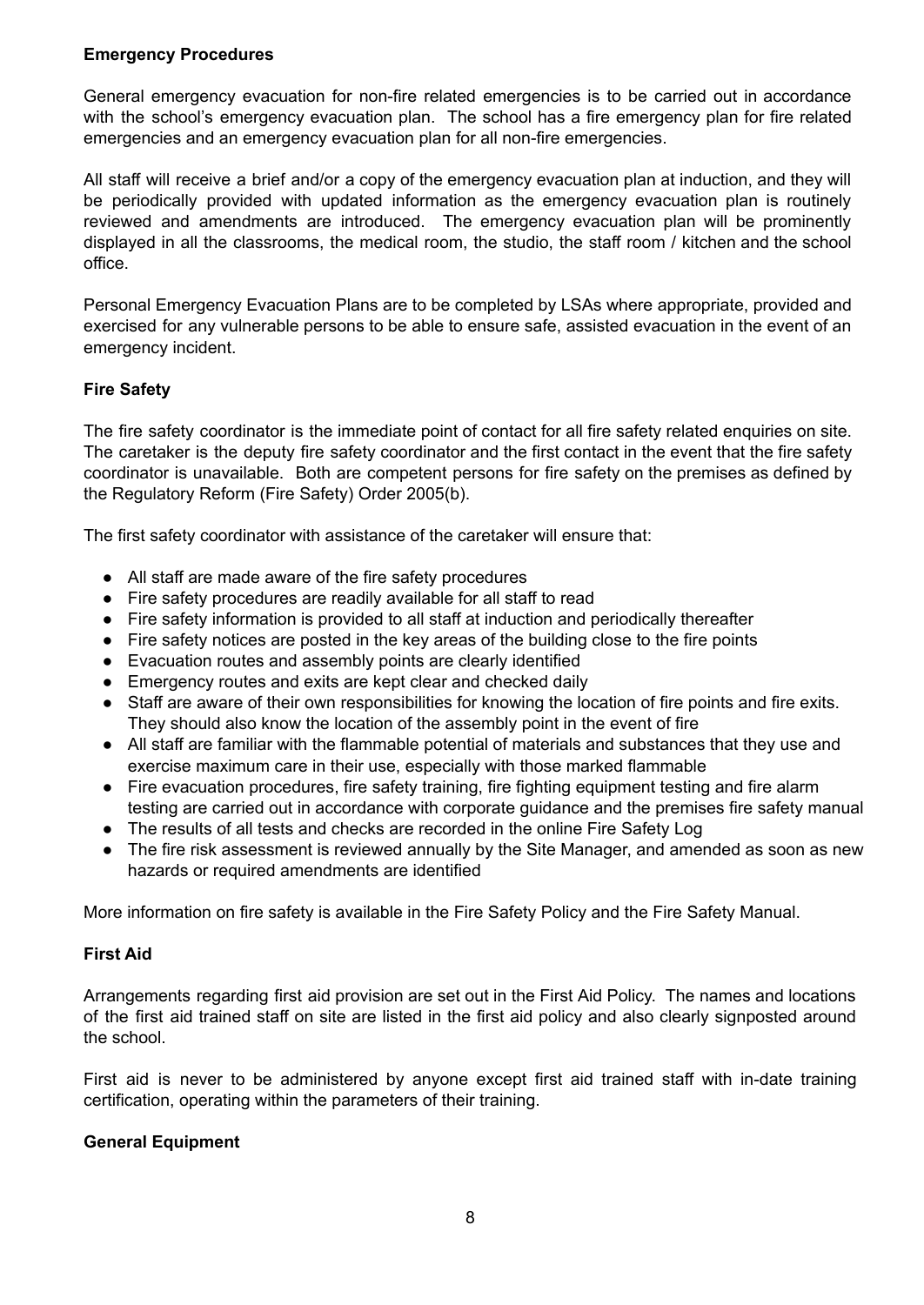All general equipment requiring statutory inspection and/or testing on site will be inspected by appropriate competent contractors.

Equipment is not to be used if found to be defective in any way. Defective equipment is to be reported and immediately taken out of use until repairs can be carried out.

#### **Good Housekeeping**

Tidiness, cleanliness and efficiency are essential factors in the promotion of good health and safety. The following conditions are to be adhered to at all times:

- All corridors and passageways are kept tidy and free from obstruction
- Shelves in storerooms and cupboards are stacked neatly and not overloaded
- Floors are kept clean and dry, and free from slip and trip hazards
- Emergency exits and fire doors are not obstructed in any way
- Supplies are stored safely in their correct locations
- Rubbish and litter are cleaned and removed at the end of each working day
- Poor housekeeping or hygiene conditions are immediately reported

#### **Inspections and Monitoring**

Daily monitoring of the premises, through working routines and staff awareness, is expected to identify general safety concerns and issues which should be immediately recorded on a H&S Concern sheet and handed to the Site Manager/Site Assistant.

Monitoring and inspections of individual classrooms will be carried out by teachers. The Head teacher/ Site Manager will walk around the external areas and internal (other than classrooms) on a regular basis and record any concerns in the H&S file.

Routine documented inspections of the premises will be carried out every half year. Inspection findings are to be recorded in the H&S inspection file.

The Head Teacher/Site Manager will notify the Site Assistant of any defects that require immediate attention.

The premises inspection reports will be signed by the Head Teacher and retained on file. Any identified high level risks or safety management concerns are to be actioned via the Site Assistant.

#### **Kitchens**

The kitchen equipment is to be used by staff or children during cooking sessions - under strict supervision/guidance of an adult. Pupils ( Upper Primary/Secondary) may refresh water at the sink with permission/supervision.

#### **Legionella Management**

Arrangements for Legionella risk assessment and management are set out in the Premises Policy.

#### **Lone Working**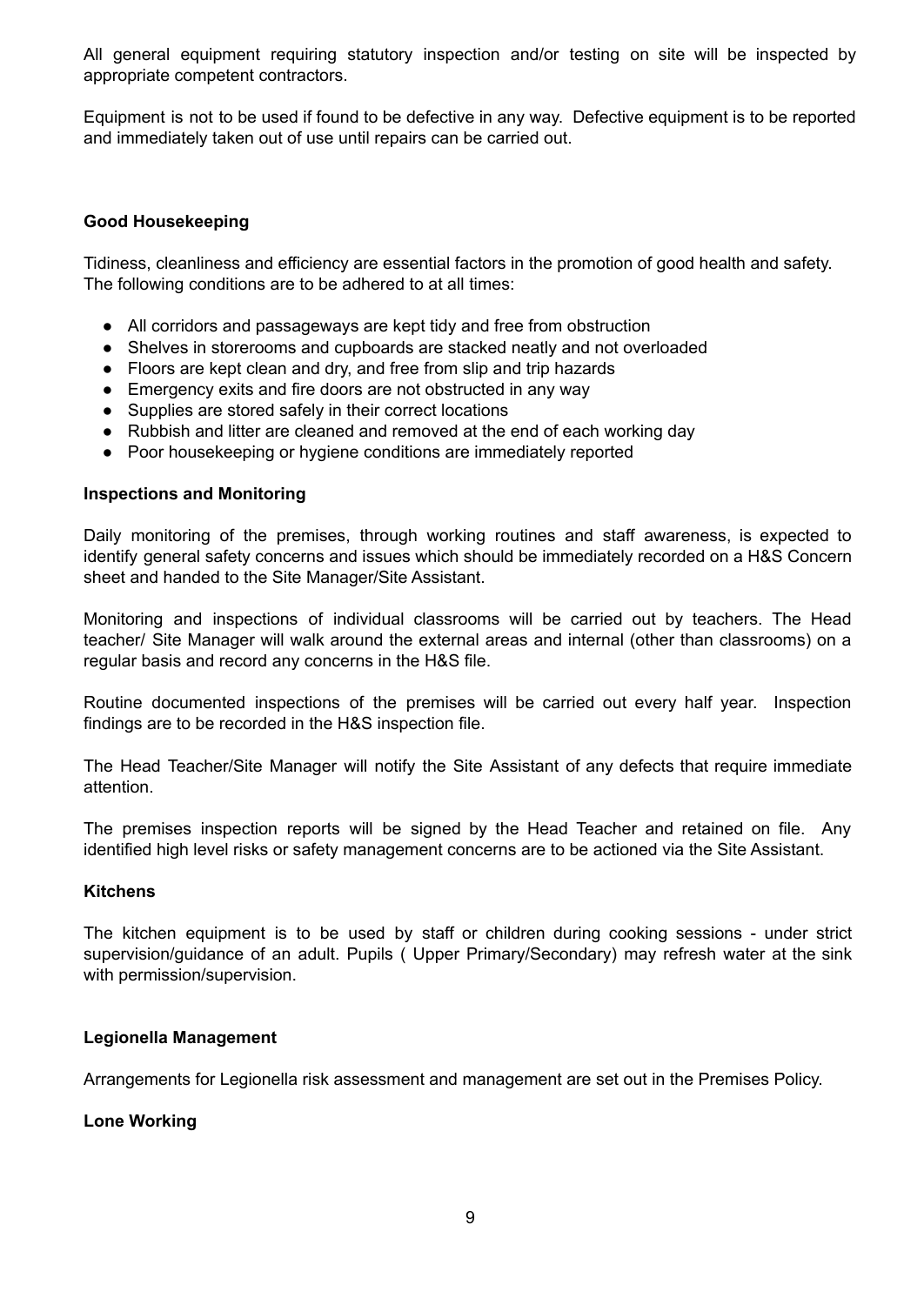All lone working is to be approved by the Head teacher and is to be carried out in accordance with the premises lone working risk assessment. The lone working arrangements for staff who may undertake lone working on this site are private lettings, site staff, cleaning staff and the Office Manager.

### **Moving and Handling**

The Head teacher considers staff to be competent on assessing safety during lifting/moving. Where possible all lifting/moving of heavy resources/furniture/equipment should be carried out by either the Site Assistant or Site Manager.

Staff are trained as part of the setting's Safeguarding routines on the regulations regarding manual handling of children.

Any significant moving and handling tasks are to be specifically risk assessed in order to be carried out safely.

Restrictive Physical Intervention Policy/ Play Policy.

### **Off-site Activities**

Arrangements regarding off-site activities are managed in accordance with the Off-site visits procedures and guidance.

#### **Physical Intervention**

Arrangements regarding physical intervention are set out in the Restrictive Physical Intervention Policy.

#### **Playground Equipment**

Arrangements for the inspection and maintenance of playground equipment are set out in the Premises Management Policy.

#### **Provision of Information**

The Site Manager will ensure that information systems are established so that staff are periodically provided with information regarding safety arrangements on the premises. These systems are staff meetings, email distribution, meeting minutes.

Local health and safety advice is available from the Site Manager, and RW Safety Solutions can provide both general and specific advice.

The Health and Safety Law poster is displayed on the noticeboard.

#### **Risk Assessment**

Risk assessments must be undertaken for all areas where a significant risk is identified or a possibility of such risk exists.

The Head teacher/Site manager are the risk assessors on site who will oversee the correct completion of risk assessments as appropriate. Risk assessments will be carried out by those staff with the appropriate knowledge and understanding in each area of work.

All risk assessments and associated control measures are to be approved by the Head teacher prior to implementation.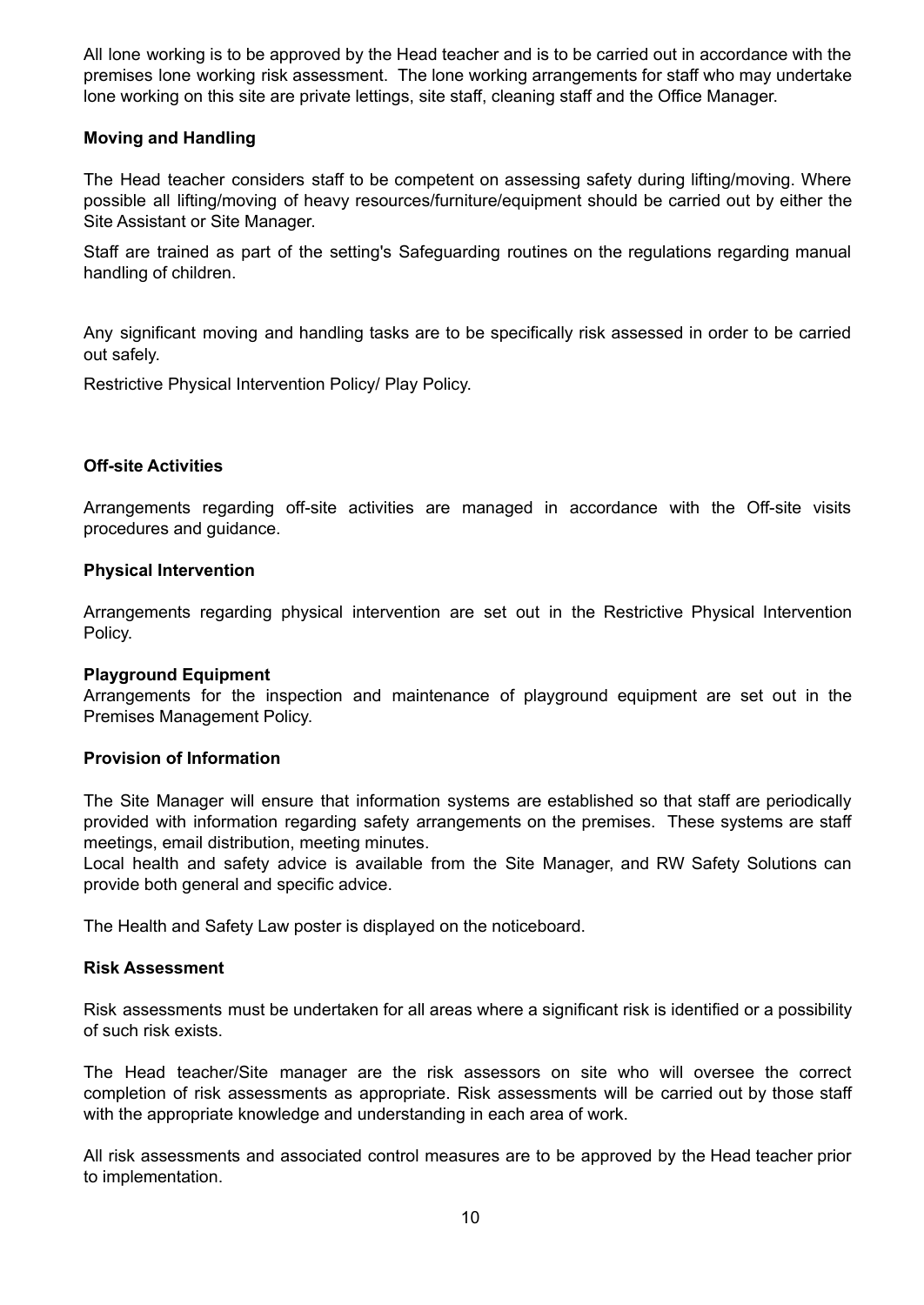Completed risk assessments are listed in the Risk Assessment file and will be reviewed periodically in accordance with each risk assessment's review date as listed.

### **Safeguarding and Child Protection**

Arrangements regarding child protection are set out in the school's Safeguarding and Child Protection Policy.

### **Security**

Security of staff, pupils and visitors is paramount. The front is locked between 9.45am and 3.20pm and supervised for pick up and drop off. All children outside are supervised by at least one member of staff. Visitors are accompanied at all times and seen by appointment only. Pupils have been told to report any suspicious activities/persons.

#### **Smoking**

Smoking is not permitted on the premises.

#### **Stress & Wellbeing**

New Forest Small School is committed to promoting high levels of health and wellbeing and recognises the importance of identifying & reducing workplace stressors and being proactive about staff wellbeing.

Stress management through risk assessment and appropriate consultation with staff will be periodically reviewed and acted upon.

#### **Traffic Management**

Arrangements regarding on-site traffic safety are based on the site risk assessment and are set out in the Premises Policy.

#### **Training**

Health and safety induction training will be provided and recorded for all new staff/volunteers in accordance with the Staff Induction Checklist.

The Site Manager is responsible for ensuring that all staff/volunteers are provided with adequate information, instruction and training regarding their safety at work. A training needs analysis will be carried out from which a comprehensive health and safety training plan will be developed and maintained to ensure health and safety training is effectively managed for all staff who require it.

All staff will be provided with the following as a minimum training provision:

- Induction training regarding all the requirements of this health and safety policy
- Appropriate training regarding risk assessments and safe working practices
- Updated training and information following any significant health and safety change
- Specific training commensurate to their own role and activities
- Periodic refresher training that will not exceed three yearly intervals

Training records are held by the health and safety coordinator who is responsible for coordinating all health and safety training requirements, maintaining the health and safety training plan, and managing the planning of refresher training for all staff.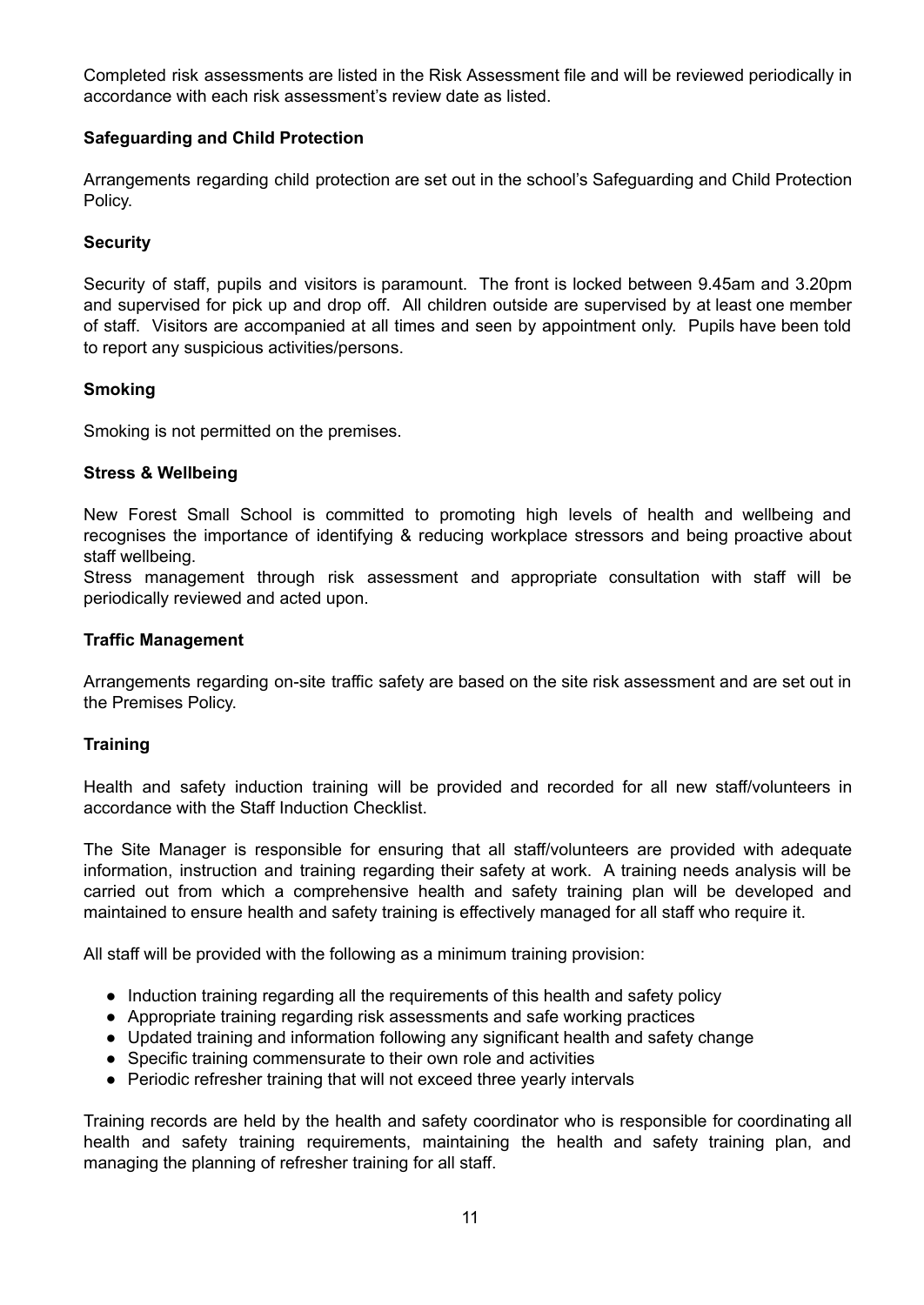# **Tree Safety**

The Site Manager is responsible for ensuring that trees subject to regular public access, especially by children, are inspected regularly for structural damage or decay that may render them unsafe. This should involve a quick visual check for obvious signs that a tree is likely to be unstable and be carried out by a person with a working knowledge of trees and their defects, but who need not be an arboriculture specialist. The Site Manager will ensure that any system that is put in place for managing tree safety is properly applied and monitored and that any concerns about trees are recorded in an appropriate way.

Once a tree has been identified by a check to have a structural fault that presents an elevated risk, action should be planned and taken to manage the risk. Any arboricultural work required should be carried out by a competent arboriculturist; as such work tends to present a relatively high risk to the workers involved.

### **Violent Incidents**

Violent, aggressive, threatening or intimidating behaviour towards staff, whether verbal, written, electronic or physical, will not be tolerated.

Staff must report all such violent and aggressive incidents to ensure that there is an awareness of potential issues and/or injuries, and so as to enable incidents to be appropriately investigated so that reasonable actions may be taken to support those involved and reduce the risk of similar incidents occurring in the future. Violent incident reporting is totally confidential.

### **Visitors**

All visitors must initially wait at the front entrance to be let in, where they will be provided with the key health, safety and fire safety information to enable them to act appropriately and safely in the event of an incident.

Visitors to the premises will sign the visitor book and be provided with health and safety information.

# **Work at Height**

Work at height is always to be undertaken in accordance with the school's general or specific work at height risk assessments. Specific or higher risk tasks will be carried out in accordance with a specific risk assessment for that task.

The competent person for work at height on the premises who is authorised to:

- Use steps, stepladders and leaning ladders in accordance with their training
- Provide step stool instructional training briefs to staff in accordance with SGP 23-08
- Provide stepladder and steps training to non-essential users using the Children's Services *Stepladder & Steps Safety* user training presentation
- Carry out periodic inspections of all on-site ladders, stepladders and podium steps
- Remove access equipment from use if defective or considered inappropriate for use

The competent person for work at height and all other staff are not permitted to use any other access equipment for work at height without specific training. This includes the use of scaffolding, mobile towers and mobile elevated work platforms.

Work at height on the premises is only permitted to take place under the following conditions:

● Any work to be carried out at height must be underpinned by a risk assessment